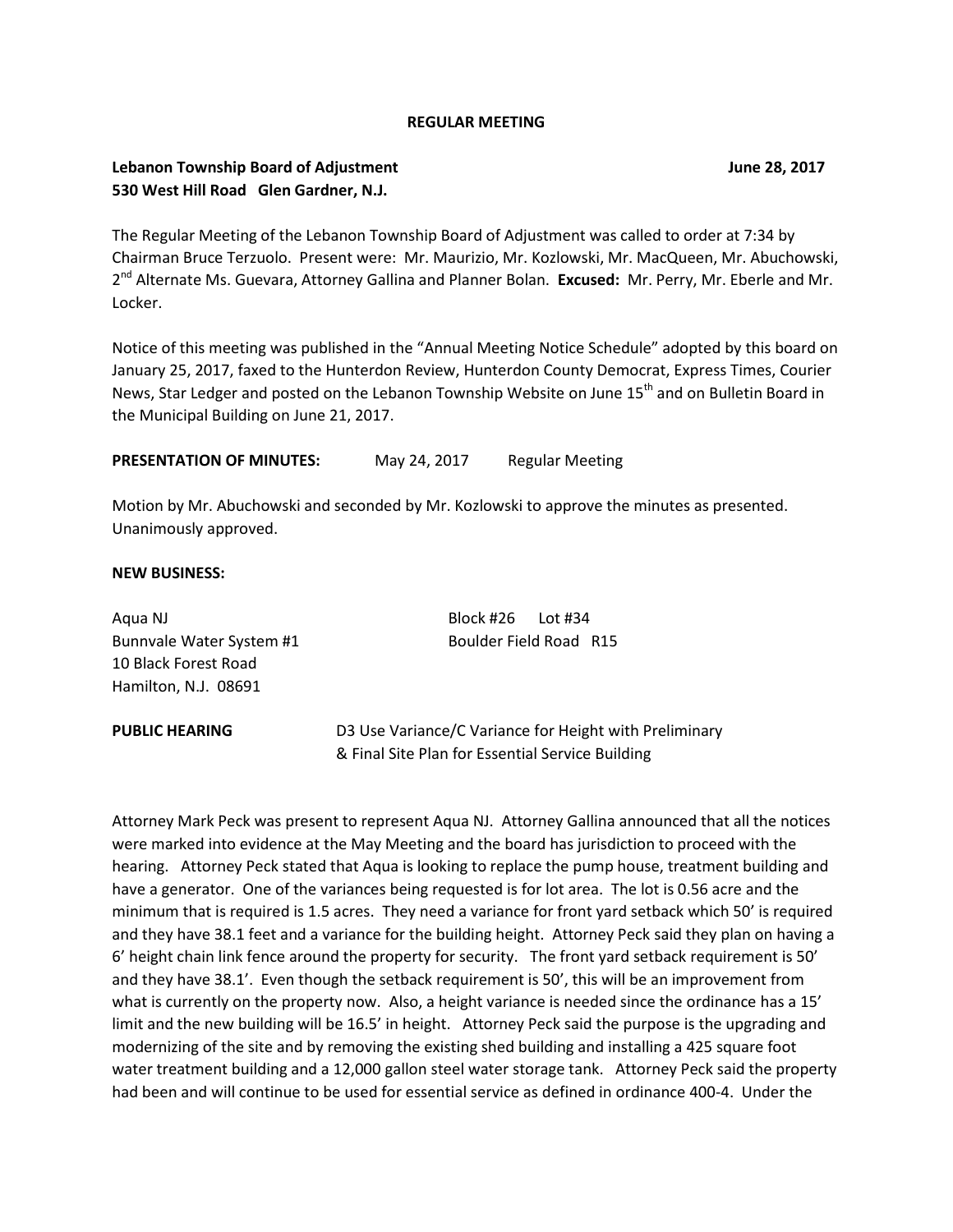# **Lebanon Township Board of Adjustment June 28, 2017 Page 2**

definition of essential service and essential service building they are permitted as a conditional use in the R15 zone.

At this time Andrew Holt, Engineer/Planner of Suburban Consulting Engineers of Flanders, N.J. was sworn in to give testimony. Engineer Holt stated they would like to remove the old building and replace it with a new building. Engineer Holt produced a site plan showing the layout of what they would like to do. Engineer Holt said they applied and received a Highlands Exemption. Engineer Holt noted with the proposed improvements which included the removal of the existing gravel drives along Boulder Field Road and High View Street, there will be less impervious coverage on the site. The impervious coverage will decrease from 8.6% to 6.6%. Engineer Holt addressed the landscaping plan, which will consist of Norway Spruce and White Pine Trees. The following was marked into evidence **A9**-Landscape and Lighting Plan revised 6/9/2017. Engineer Holt testified that colored wire or fabric can be used on the fence to blend in with the surrounding landscaping. Engineer Holt submitted photographs of a similar facility, the following was marked into evidence: **A10-**photograh dated 6/1/2017 & **A11**-photograph dated 6/1/2017.

Engineer Holt stated the proposed generator is to supply power to the well pump when there is a power outage. The generator will be on a concrete pad and will comply with state and local noise ordinance. The noise standard is 65 decibels at the property line during the day and 50 decibels at night. Engineer Holt said the generator will have a noise level of 67 decibels at a distance of 23'. Since the generator will be gas powered it can run up to a total of 24 hours.

Engineer Holt gave testimony as a Professional Planner regarding the variances being requested. Regarding the Conditional Use Variance, Planner Holt testified that this site is suited for the use since the site is being use and will continue to be used as a water treatment facility. There will be no change in the activity at the site, no change in traffic and no negative impact for the surrounding area. Planner Holt said the criteria for a variance must satisfy the negative criteria and show that the conditional use variance can be granted without substantial detriment to the public good and will not substantially impair the intent and purpose the zone plan and zoning ordinance. At the conclusion of Planner Holt's testimony, Chairman Terzuolo asked if the board had any questions of the testimony given. At the conclusion of the board's questions, Chairman Terzuolo opened the hearing to the public for questions of Planner Holt. The following people had questions: Mike Falconeri, Marlene Sturm, Theresa Hight, Greg Cahill and Anthony Purcell. During the questions, Planner Holt had the following item marked into evidence: **A12**-Topography Exhibit prepared by Andrew Holt dated May 24, 2017. At the conclusion of the public questions, Chairman Terzuolo announced that the board would take a brief recess. The board recessed at 8:45 p.m.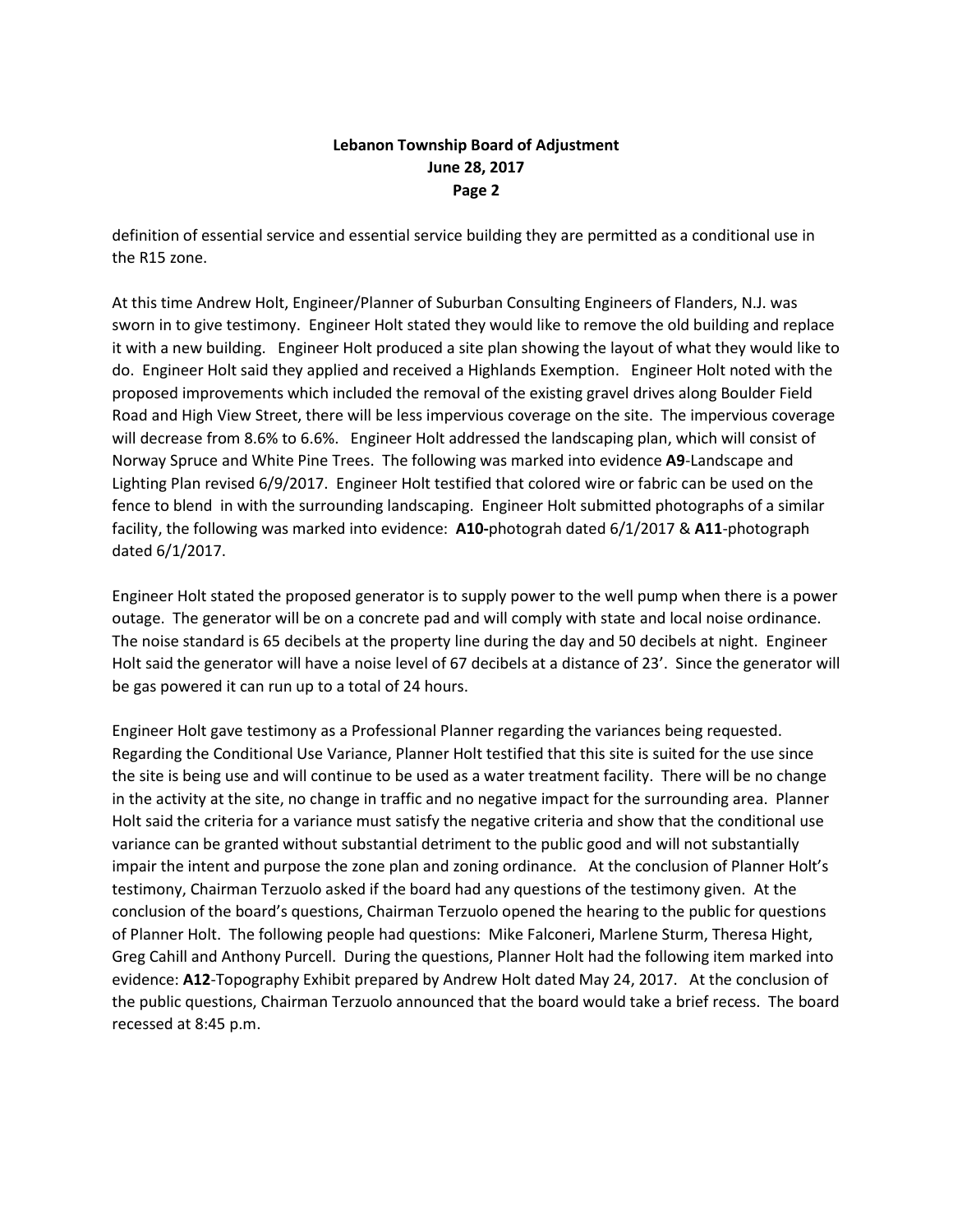When the board reconvened at 8:53 p.m. Attorney Peck gave his summation. Chairman Terzuolo opened the hearing to the public for statements and comments. At the conclusion of the comments, Planner Bolan gave his testimony on behalf of the Board. Planner Bolan spoke on the differences

# **Lebanon Township Board of Adjustment June 28, 2017 Page 3**

between a D1, D2, D3 Use Variances. He also reviewed the Coventry Square Court Case from 1994. Planner Bolan noted that the setbacks will be more conforming. At the conclusion of Planner Bolan's testimony, Chairman Terzuolo asked if the board had any questions. There were none. He then asked if the applicant had questions of Planner Bolan, there were none. There were no questions from the public. Chairman Terzuolo asked for a motion to close the hearing.

Motion by Mr. MacQueen and seconded by Mr. Abuchowski to close the public portion of the hearing. Unanimously approved. The board deliberated at this time. During their discussion, it was noted that the proposed improvements to the site will improve the existing facility and the site continues to be appropriate for the use. Mr. MacQueen said the revised plan **A9** is well done. It shows that the fence will be in green along with the tank so it will blend in. Regarding the negative criteria, the Board decided there is no substantial detriment to the public good and the variance will not substantially impair the intent and purpose the zone plan and ordinance. The impact to the surrounding neighbors is minimal. The discussed the variance request for the proposed water tank since the height of the tank will be 16.3' and the permitted height by ordinance is 15' for an accessory structure. It was noted that the proposed water tank is for improving the service and modernizing. Also, it will not generate any nuisance or affect any surrounding properties.

At the conclusion of the board's deliberations, motion by Mr. Kozlowski and seconded by Mr. Maurizio to grant a D3 Use Variance & C Variance for Height.

| <b>ROLL CALL:</b> | Yes: | Mr. Maurizio  | Mr. Terzuolo   | <b>Absent: Mr. Eberle</b> |
|-------------------|------|---------------|----------------|---------------------------|
|                   |      | Mr. Kozlowski | Mr. Abuchowski | Mr. Perry                 |
|                   |      | Mr. MacQueen  | Ms. Guevara    | Mr. Locker                |

Motion by Mr. Abuchowski and Mr. MacQueen to grant Preliminary & Final Site Plan approval with the following conditions:

- a. The applicant shall obtain all other necessary approvals from any outside agencies having jurisdiction.
- b. The applicant will pay all necessary fees and escrows payable in connection with the application.
- c. The improvements to the site will be constructed in accordance with the site plan prepared by Andrew S. Holt P.E. dated 10/28/2016, revised 2/23/2017 and the Landscaping/Lighting Plan & Details, revised 6/9/2017.
- d. All necessary permits regarding the new structure shall be obtained within 18 months of the date of the Resolution. (The applicant is advised that pursuant to Ordinance